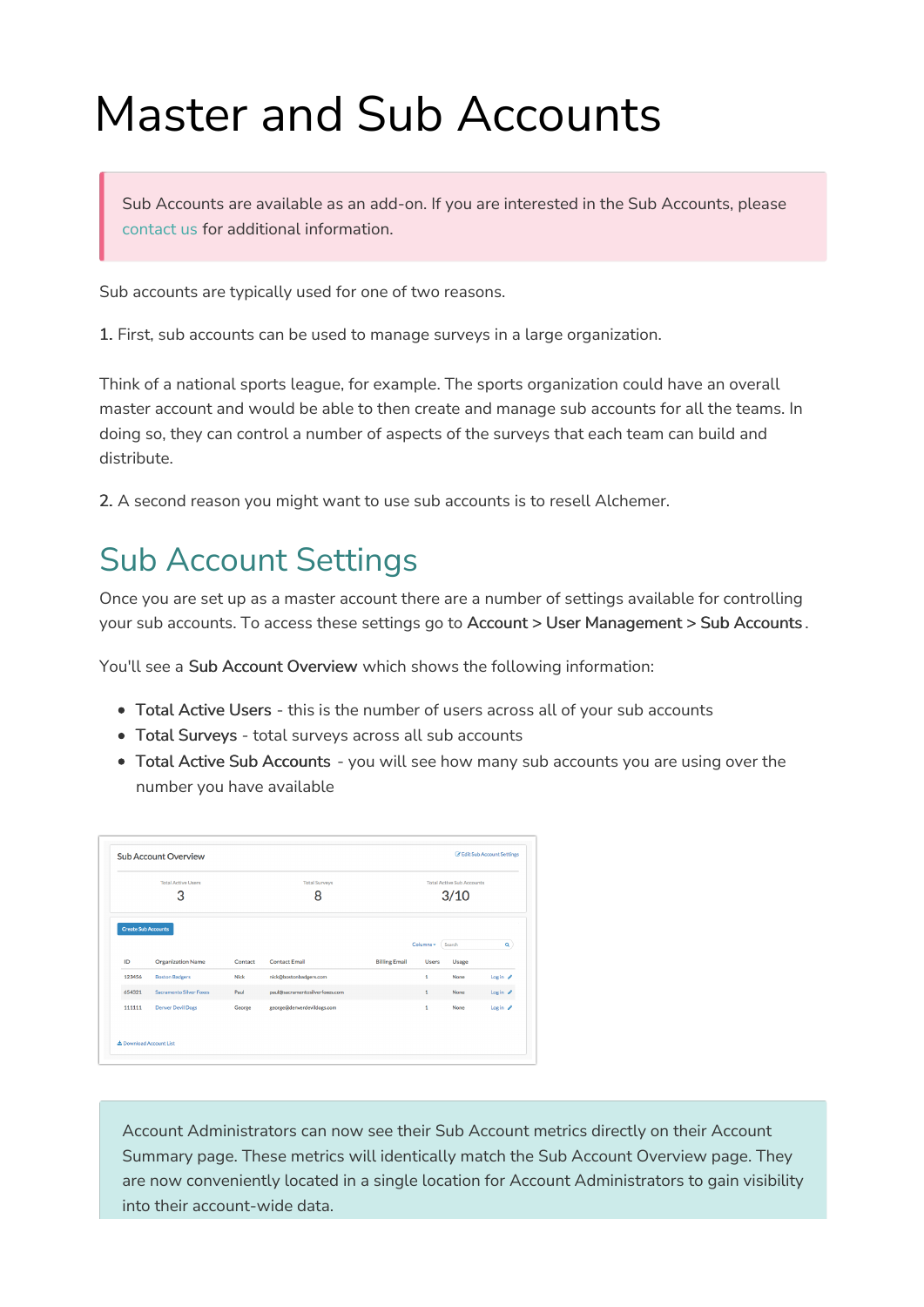| Sub Account Overview                | Edit Sub Account Settings        |
|-------------------------------------|----------------------------------|
| <b>Active Sub Accounts</b><br>21/25 | <b>Total Active Users</b><br>685 |
| <b>Total Active Surveys</b><br>890  |                                  |
|                                     |                                  |
|                                     |                                  |
|                                     | <b>Create Sub Account</b>        |

You can create sub accounts yourself by clicking the Create Sub Accounts button within your master account under Account > Sub Accounts, or Account > Account Summary. You can also have sub accounts create their accounts themselves using a sign-up page.

Click Edit Sub Account Settings to make changes to the various settings that control your sub accounts.

#### Sign Up Page Settings

The Sign Up Page and the Login Page for sub accounts can be fully branded on the Sign Up Page tab available under the Edit Sub Account Settings link.

- 1. The Sign Up Domain dropdown menu will default to app.alchemer.com. This menu will also populate with any private [domains](http://help.alchemer.com/help/set-up-a-private-domain) or [subdomains](http://help.alchemer.com/help/set-up-a-branded-subdomain) you have set up in your master account.
- 2. Once you've selected your Sign Up Domain your Sign Up Page URL and Login Page URL will reflect the domain you selected. These can then be shared with your sub account users.
- 3. You may also wish to add instructions for your sub account users in the Sign up Instructions field.

| <b>Sub Account Settings</b>    |         |                |                                                                |              |
|--------------------------------|---------|----------------|----------------------------------------------------------------|--------------|
| <b>Sign Up Page</b>            | Contact | <b>Billing</b> | Advanced                                                       | W Need Help? |
| Sign Up Domain                 |         |                |                                                                |              |
| surveys.nationallacrosseleague |         |                |                                                                | ÷            |
| Sign Up Page URL               |         |                |                                                                |              |
|                                |         |                | https://surveys.nationallacrosseleague/subaccount/signup/i/xX0 | ை            |
| Login Page URL                 |         |                |                                                                |              |
|                                |         |                | https://surveys.nationallacrosseleague/subaccount/login/i/xX0  | ை            |

4. Finally, you can add a Logo and customize the colors of your sign up and login pages.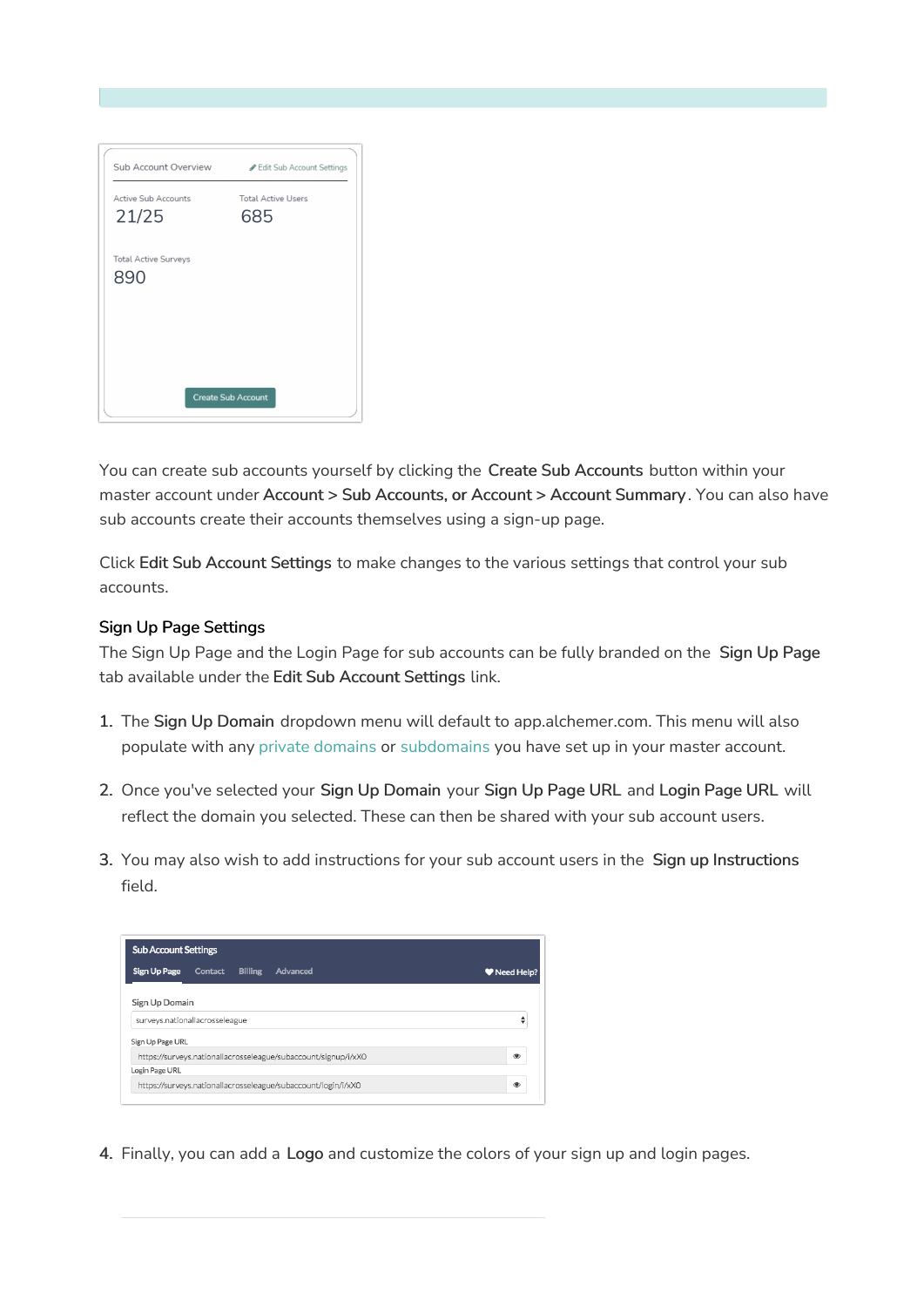|        |      | You must sign up with your team email address e.g. email@devildogs.com or email@silverfoxes.com |  |
|--------|------|-------------------------------------------------------------------------------------------------|--|
| Logo   |      |                                                                                                 |  |
| Colors |      |                                                                                                 |  |
| Accent | Form | Text                                                                                            |  |
|        |      |                                                                                                 |  |

#### Contact Settings

On the Contact tab customize your welcome email and support & documentation panel.

Within the Welcome Message field, you can customize the email message that will be sent to the email address associated with a new sub account.



Below is the default message text. Text surrounded by double square brackets e.g., [[contactemail]] or [[passwordlink]] are merge codes that will dynamically populate for each recipient. DO NOT delete the [[passwordlink]] merge code from the message body as this is required to provide a working password reset link.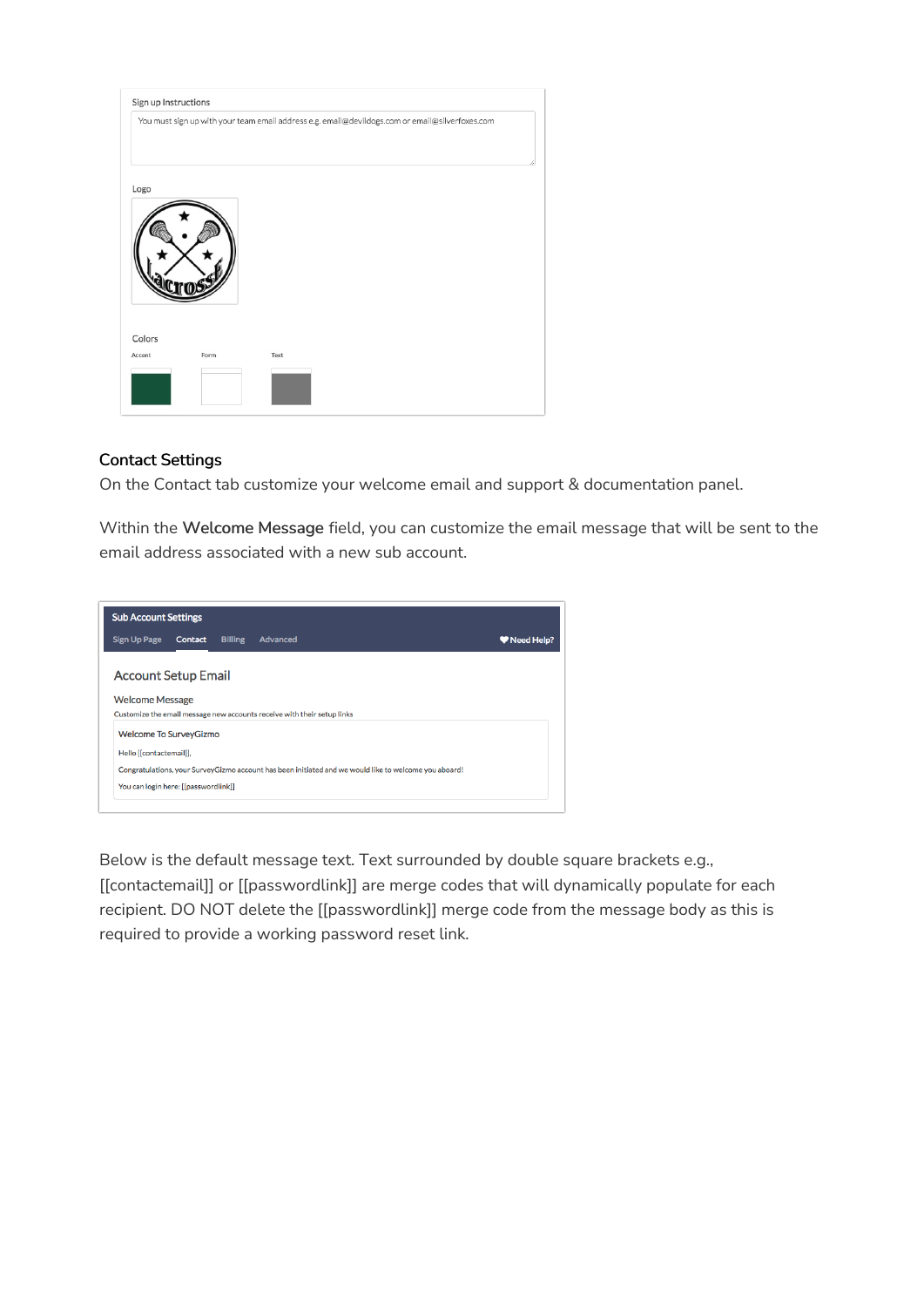Welcome To Alchemer Hello [[contactemail]], Congratulations, your Alchemer account has been initiated and we would like to welcome you aboard! You can login here: [[passwordlink]] (After you log in, you will be prompted to set a password. In the future, after you have a password, you can always login at [[baseurl]].) Since you are new to Alchemer, here are some resources that may help you get started: Getting Started Webinar /help/getting-started-with-alchemer-webinar Learn the Alchemer application in record time with this live interactive 60-minute webinar. Easy Intro to Creating a Survey /help/video-intro-to-alchemer-create-a-new-survey Only have a few minutes to spare? This video will get you on your way to creating your first project. Full Self Help Site https://community.surveygizmo.com A comprehensive guide to our application with videos and articles. Need to speak to a real person? Email: support@alchemer.com Let us know if there is anything we can do to help you! Cheers,

#### Within the Support & Documentation Panel, set your support & documentation options.

| <b>Contact Settings</b>                            |                      |  |
|----------------------------------------------------|----------------------|--|
| Use SurveyGizmo support panel                      |                      |  |
| Custom support panel and links                     |                      |  |
| Email                                              | Phone                |  |
| support@email.com                                  | $(123) - 456 - 7890$ |  |
| <b>Custom Help Documentation Link</b>              |                      |  |
| http://help.company.com/help                       |                      |  |
| □ Use SurveyGizmo's recomended documentation links |                      |  |
| <b>Support Panel Message</b>                       |                      |  |

The Alchemer Team

Use Alchemer support panel - this default selection will result in [Alchemer's](http://help.alchemer.com/help/surveygizmo-support-hours) default Need Help options being presented to users who click on Need Help.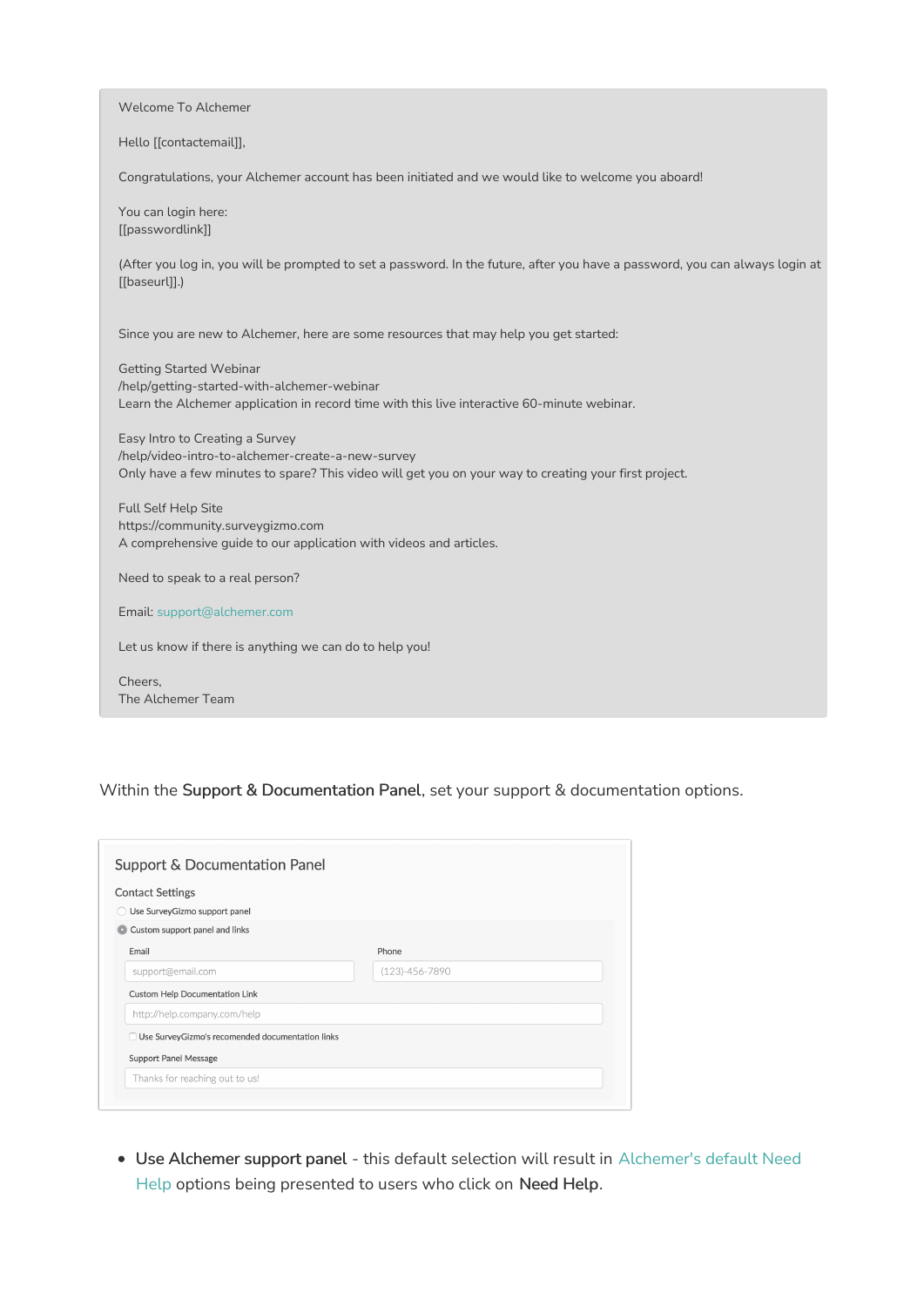- Custom support panel and links this selection will allow you to override Alchemer's default help option.
	- o Input a custom support email address into the Email field.
	- o Provide a custom support phone number in the Phone field.
	- $\circ$  Use the Custom Help Documentation Link to provide a link to your custom help documentation. Select the option to Use Alchemer's recommended documentation links to have Alchemer suggest help articles based on the page that Need Help is accessed from.
	- o Last, the Support Panel Message field will allow you to customize the confirmation text that is displayed once a support ticket is submitted.

#### Billing Settings

On the Billing tab, you can set up how sub accounts are paid for, as well as, the default sub account license types.

| <b>Sign Up Page</b>              | Contact                                       | <b>Billing</b> | Advanced |  |
|----------------------------------|-----------------------------------------------|----------------|----------|--|
| <b>Individual Billing</b>        |                                               |                |          |  |
|                                  | Bill each sub account separately              |                |          |  |
|                                  | Bill this master account for all sub accounts |                |          |  |
|                                  |                                               |                |          |  |
| Default Sub Account License Type |                                               |                |          |  |
|                                  | Annual Full Access License                    |                |          |  |
|                                  | Annual Collaborator License                   |                |          |  |
|                                  |                                               |                |          |  |

- Sub accounts can be billed separately or billed to the master account.
- In addition to how sub accounts are billed, you can then select a Default Sub Account License Type. Choose from:
	- Collaboration
	- Professional
	- Full Access

#### Advanced Settings

On the Advanced tab, there are settings to further control your sub-accounts, including Allowed Domains, Account Approval settings, Theme limit settings, Password words, and more.

#### Allowed Domain Settings

Using the Allowed Domains you can limit sub account signups to specific domains. Specify your domains in a comma-separated list.

| <b>Sub Account Settings</b> |         |                |                                                                           |
|-----------------------------|---------|----------------|---------------------------------------------------------------------------|
| <b>Sign Up Page</b>         | Contact | <b>Billing</b> | Advanced                                                                  |
|                             |         |                |                                                                           |
|                             |         |                |                                                                           |
|                             |         |                |                                                                           |
| <b>Allowed Domains</b>      |         |                | Limit signups to emails ending in the following domains (comma seperated) |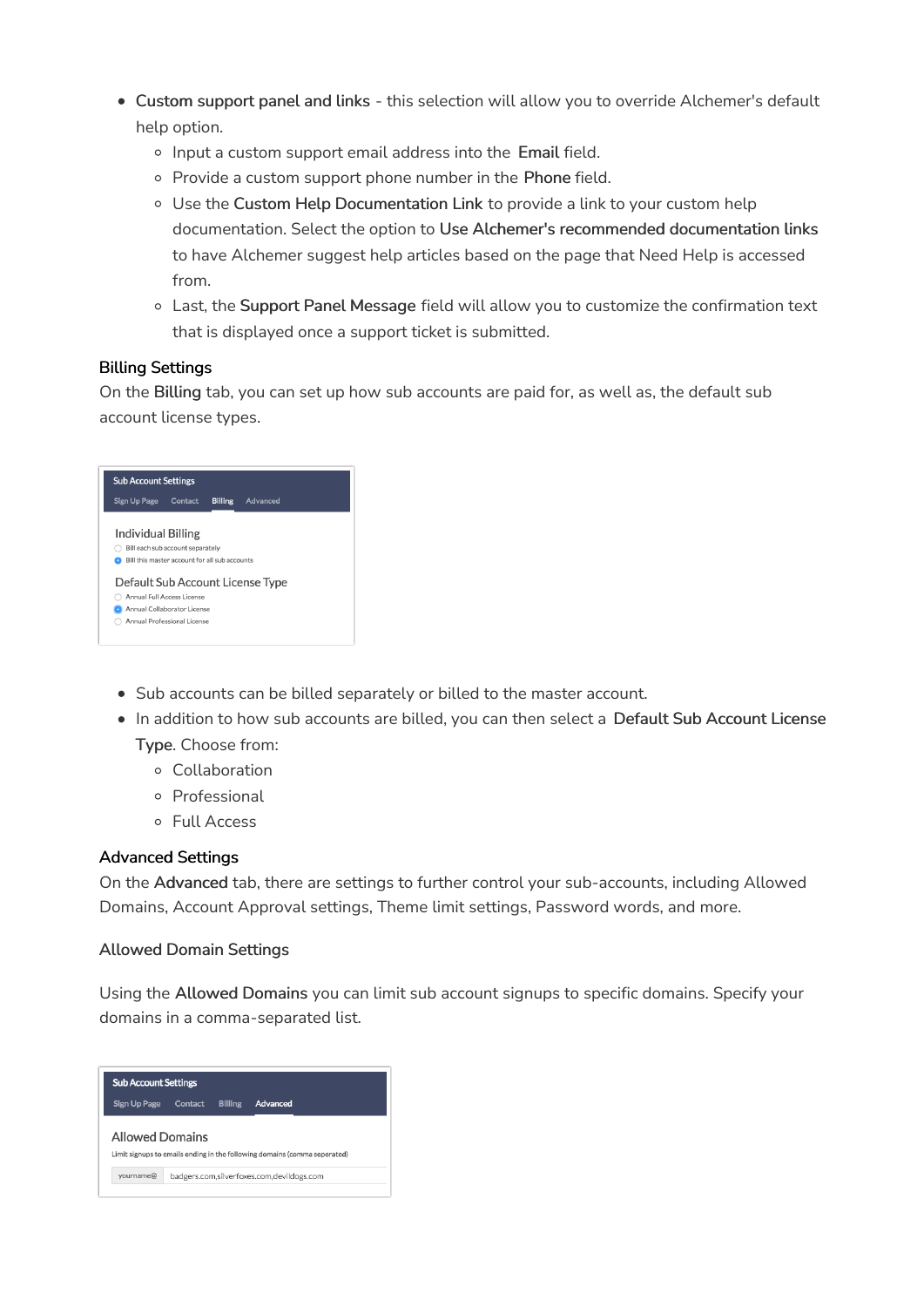#### Account Approval Options

If you would like further control over sub-account signups select Before they can be used, accounts must be approved under Account Approval. This will provide you with an email address

| Anyone with an email ending in the allowed domains can create an account. |
|---------------------------------------------------------------------------|
|                                                                           |
| Before they can be used, accounts must be approved                        |

#### Limiting Themes

If you wish to limit the survey themes that a sub account can apply to their surveys select Limit use to specific themes in your Library under Limit Themes and select the themes you wish to make available in sub accounts.



In addition to limiting Sub Accounts to only specific themes, you can determine a *Default Theme* that will be applied to each newly created survey within the Sub Account. To do so, click the Set as default link associated with a theme. Click the link again or set a different theme as default to un-set the default setting.



#### Password Rules

If you wish to enforce the [password](http://help.alchemer.com/help/password-security-settings) security settings you have set up in your master account select the option to Enforce this master account's security setting on all sub accounts under Password Rules.

#### Duplicate User Logins

Last, if users on the Sub Account already have other Alchemer accounts associated with their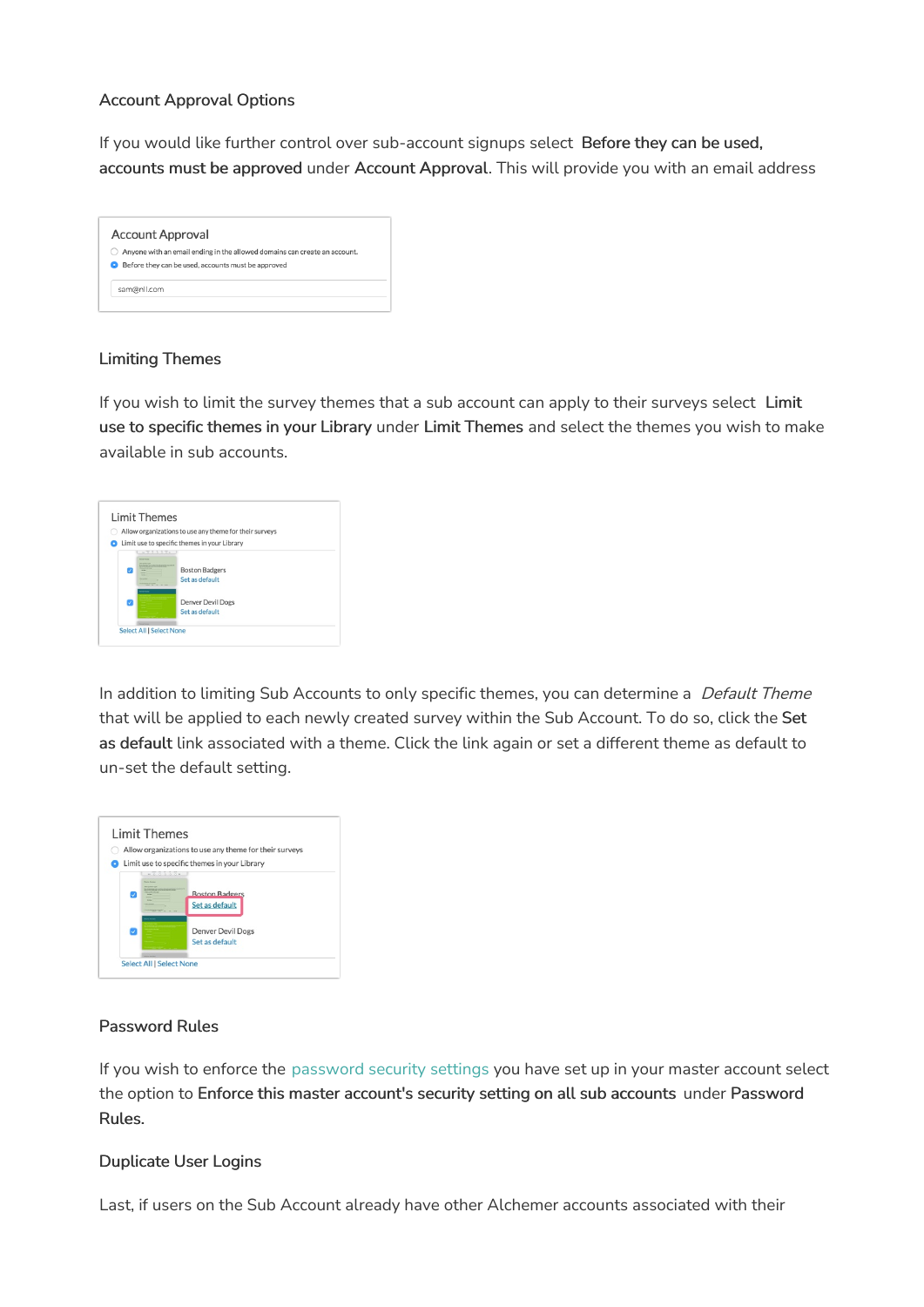email address (or if you want to allow them to use the same email with multiple accounts), make sure to check the setting to Allow users of this account and all associated sub accounts to reuse email logins already associated with other Alchemer accounts.

If users do have multiple accounts with the same email address, our system will ask you which account you wish to login to. Simply click Use this account on the account you wish to use, enter your password and click Log In. Learn [more!](https://help.alchemer.com/help/trouble-logging-in#you-have-multiple-accounts-with-the-same-email-address)

# Managing Sub Accounts

Once you have your sub accounts up and running you'll be able to manage them under Account > Sub Accounts, as well as Account > Account Summary.

Here you'll see a Sub Account Overview which shows the Total Active Users and Total Surveys across all your sub accounts. Under Total Active Sub Accounts you'll see how many sub-accounts you are using over the number you have available.

Below the overview will be a list of all sub accounts along with their relevant contact and billing information. The ID field here is the Account ID  $\#$  of the sub account. This sub account information can be downloaded via the Download Account List link found below the sub account list.

|                            | <b>Total Active Users</b>      |         | <b>Total Surveys</b>           |                      |              | <b>Total Active Sub Accounts</b> |               |
|----------------------------|--------------------------------|---------|--------------------------------|----------------------|--------------|----------------------------------|---------------|
|                            | 3                              |         | 8                              |                      |              | 3/10                             |               |
|                            |                                |         |                                |                      |              |                                  |               |
| <b>Create Sub Accounts</b> |                                |         |                                |                      |              |                                  |               |
|                            |                                |         |                                |                      | Columns +    | Search                           | $\alpha$      |
| ID                         | <b>Organization Name</b>       | Contact | <b>Contact Email</b>           | <b>Billing Email</b> | <b>Users</b> | <b>Usage</b>                     |               |
| 123456                     | <b>Boston Badgers</b>          | Nick    | nick@bostonbadgers.com         |                      | $\mathbf{1}$ | None                             | Log in $\rho$ |
| 654321                     | <b>Sacramento Silver Foxes</b> | Paul    | paul@sacramentosilverfoxes.com |                      | $\mathbf{1}$ | None                             | Login $\ell$  |

If the default columns that are visible are not exactly what you need, you are free to customize these.

- 1. Click the Columns link to the left of the search bar.
- 2. Select/un-select the columns that you need and Save your changes. Note that the ID column is always visible.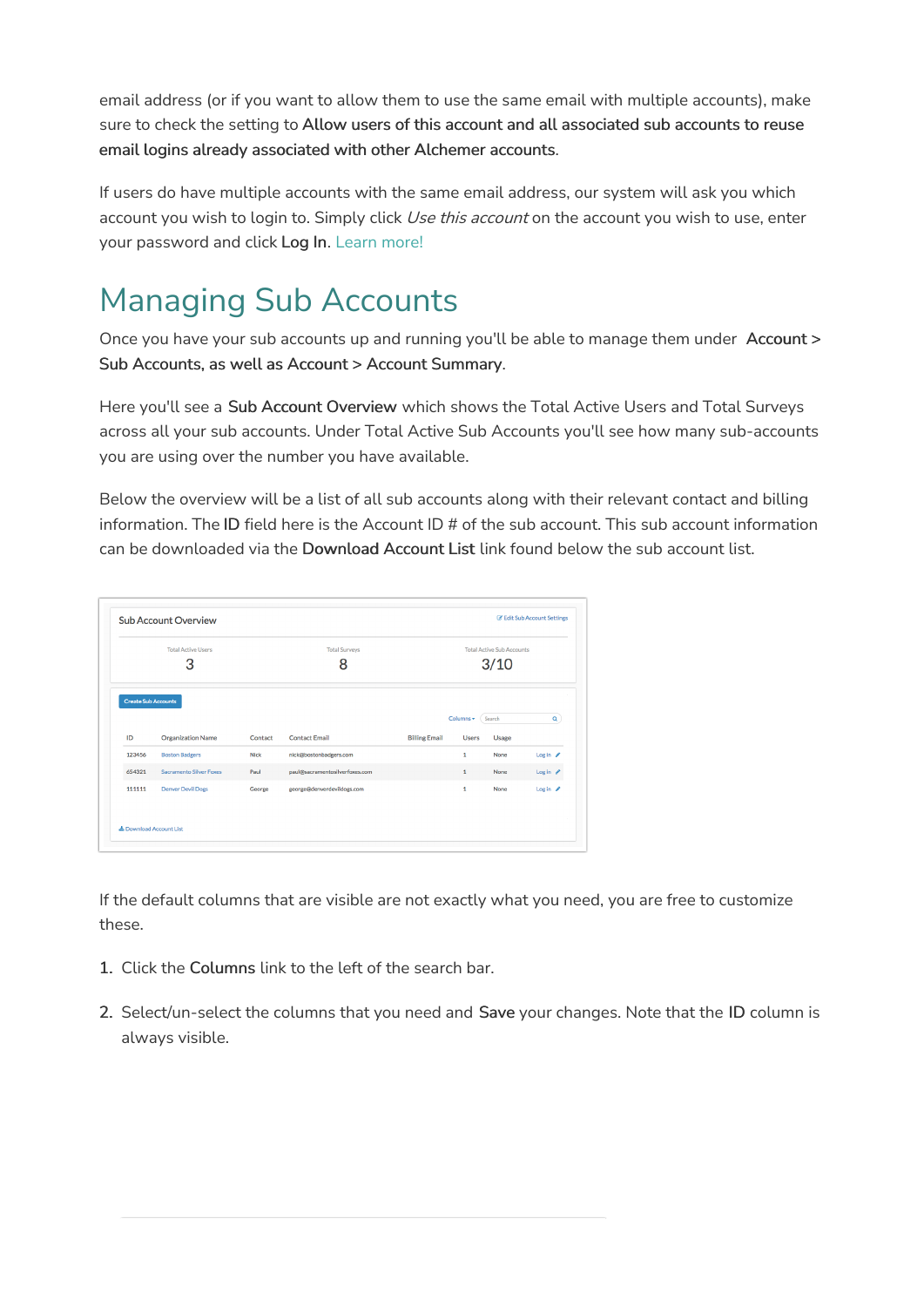| √ ID<br><b>Billir</b><br>Usage<br>Organization Name<br>Contact<br>Log in $\rho$<br>None<br>Contact Email<br>Log in $\mathscr N$<br>None<br><b>Billing Email</b><br>□ Surveys<br>None<br>Log in $\mathscr N$<br><b>D</b> Users<br><b>J</b> Usage<br>□ Plan<br>GL Code<br>□ Status<br>Date Created | Columns - | Search | Q                               |
|--------------------------------------------------------------------------------------------------------------------------------------------------------------------------------------------------------------------------------------------------------------------------------------------------|-----------|--------|---------------------------------|
|                                                                                                                                                                                                                                                                                                  |           |        |                                 |
|                                                                                                                                                                                                                                                                                                  |           |        |                                 |
|                                                                                                                                                                                                                                                                                                  |           |        |                                 |
|                                                                                                                                                                                                                                                                                                  |           |        |                                 |
|                                                                                                                                                                                                                                                                                                  |           |        |                                 |
|                                                                                                                                                                                                                                                                                                  |           |        |                                 |
|                                                                                                                                                                                                                                                                                                  |           |        |                                 |
|                                                                                                                                                                                                                                                                                                  |           |        |                                 |
|                                                                                                                                                                                                                                                                                                  |           |        |                                 |
|                                                                                                                                                                                                                                                                                                  |           |        |                                 |
|                                                                                                                                                                                                                                                                                                  |           |        |                                 |
|                                                                                                                                                                                                                                                                                                  |           |        |                                 |
|                                                                                                                                                                                                                                                                                                  | Save      |        | © 2017 SurveyGizmo   All rights |

#### Creating Sub Accounts

From the Sub Account Overview click the Create Sub Accounts button. This will pop up a form for you to populate with an account name and a user's email address. Your standard welcome email as customized on the Contact tab of your Sub account Settings will also display here for you to customize should you need to make small edits for each sub account.

When you click Create Account the contents of this email will be sent to the email address you specified allowing them to log in to their new sub account!

| Division-Organization-Account Name |                                                                                                |
|------------------------------------|------------------------------------------------------------------------------------------------|
| User Email                         |                                                                                                |
| user@organization.com              |                                                                                                |
| <b>Welcome Email Body</b>          |                                                                                                |
| Welcome To SurveyGizmo             |                                                                                                |
| Hello [[contactemail]],            |                                                                                                |
|                                    | Congratulations, your SurveyCizmo account has been initiated and we would like to welcome you. |

#### Logging in to Sub Accounts

On the far right of each sub account, you'll have a link to Log in. This will log you into the subaccount as the [administrative](http://help.alchemer.com/help/account-administrators) user, which means you'll have full access to surveys and users in the sub account.

When you are logged into a sub account you will have a purple banner across the top of the page indicating that you are logged into one of your sub accounts. When you wish to switch back to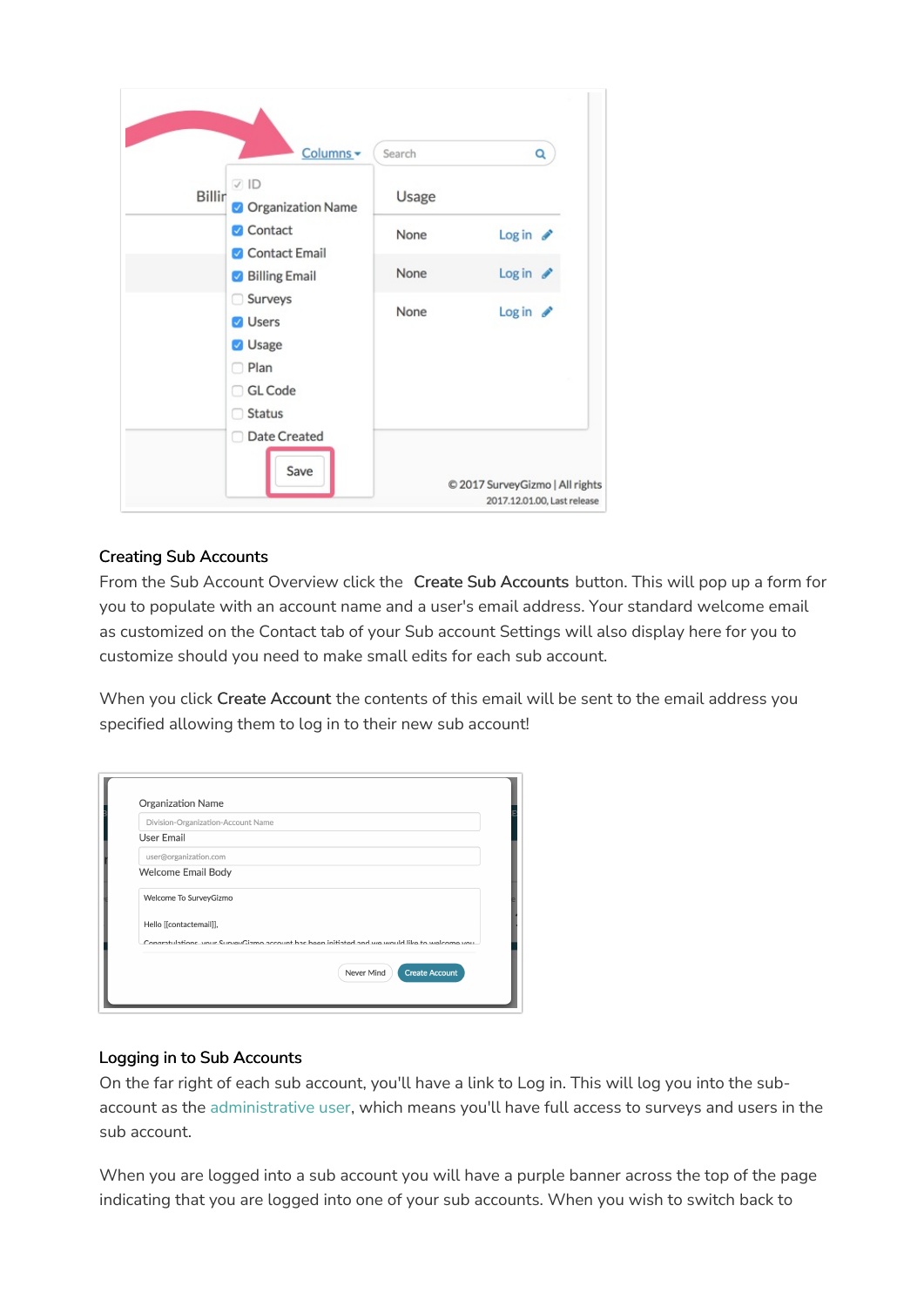your master account simply click the Return to main account link.



If the sub account has sensitive information that you should not be able to access you can click the pencil icon to edit the sub account's settings and select the option to Block admin login from this screen.

#### Editing Sub Accounts from the Sub Accounts Screen

On the far right of each sub account, you'll have a pencil icon to make edits to the sub account.

- The sub account edit options on this screen include the ability to change the Sub Account Name, Contact Name, Contact Email, Billing Email, GL Code (general ledger code).
- You can also block the master account's ability to login from the sub accounts screen under Sensitive Information.
- Finally, you can make a sub-account inactive under Sub Account Status.

| Sub Account Name      |                        |  |  |
|-----------------------|------------------------|--|--|
| <b>Boston Badgers</b> |                        |  |  |
| Contact Name          |                        |  |  |
| Nick                  |                        |  |  |
| <b>Contact Email</b>  |                        |  |  |
|                       | nick@bostonbadgers.com |  |  |
| <b>Billing Email</b>  |                        |  |  |
|                       | nick@bostonbadgers.com |  |  |
| <b>GL</b> Code        |                        |  |  |
|                       |                        |  |  |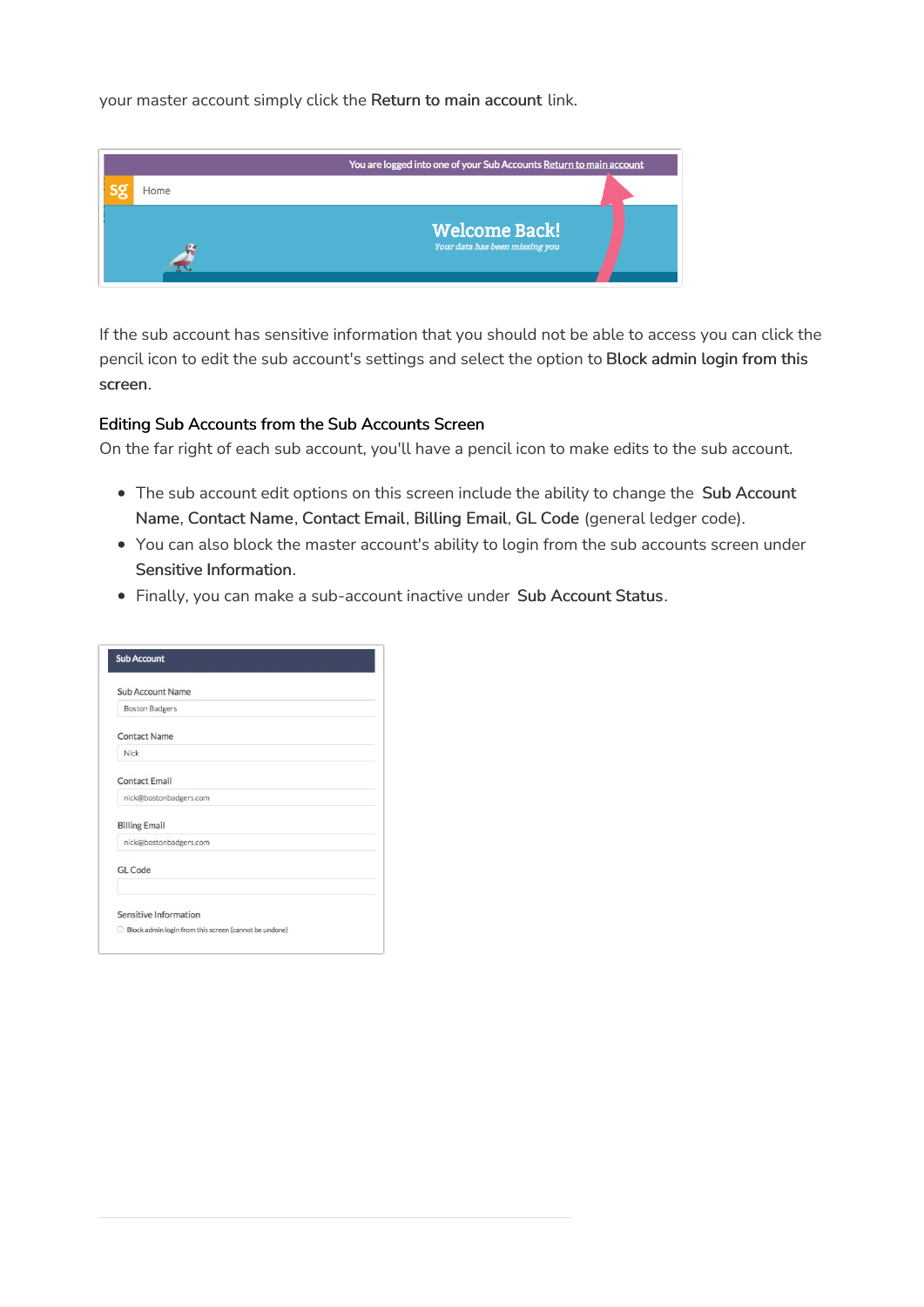| Sensitive Information                                      |
|------------------------------------------------------------|
| Block admin login from this screen (cannot be undone)<br>H |
| <b>Status</b>                                              |
| Active                                                     |
| Inactive                                                   |

## What is the experience like for sub account users?

Sub account users will have a unique sign up experience as per your sub account settings.

If the master account administrative user creates the sub accounts the sub account user will receive an email with the login link and the customized email message.

If you prefer to have sub accounts sign up themselves you can do so by sharing the Sign Up Page URL available under the Edit Sub Account Settings link on the Sub Account Overview. From here they will enter an account name, their email address, and a password. This will create the account and log them in.

|             | Request Access to a Quick Survey Tool |
|-------------|---------------------------------------|
|             |                                       |
|             | Division-Organization-Account Name    |
| ◛           | Email                                 |
| $\triangle$ | Password                              |
|             | <b>GET STARTED</b>                    |
|             |                                       |
|             |                                       |

If the master account billing is set to Bill each sub account separately, the sub account will display the trial banner. As such, they will be able to set up their own billing information.

Beyond this, their experience using Alchemer should be unaffected!

# Share Survey Templates with Sub Accounts

As a Master Account administrator, you can share survey templates with your sub accounts. This is particularly useful if you need to use standardized surveys across sub accounts.

When you share a template with a sub account, you allow that account to create a survey with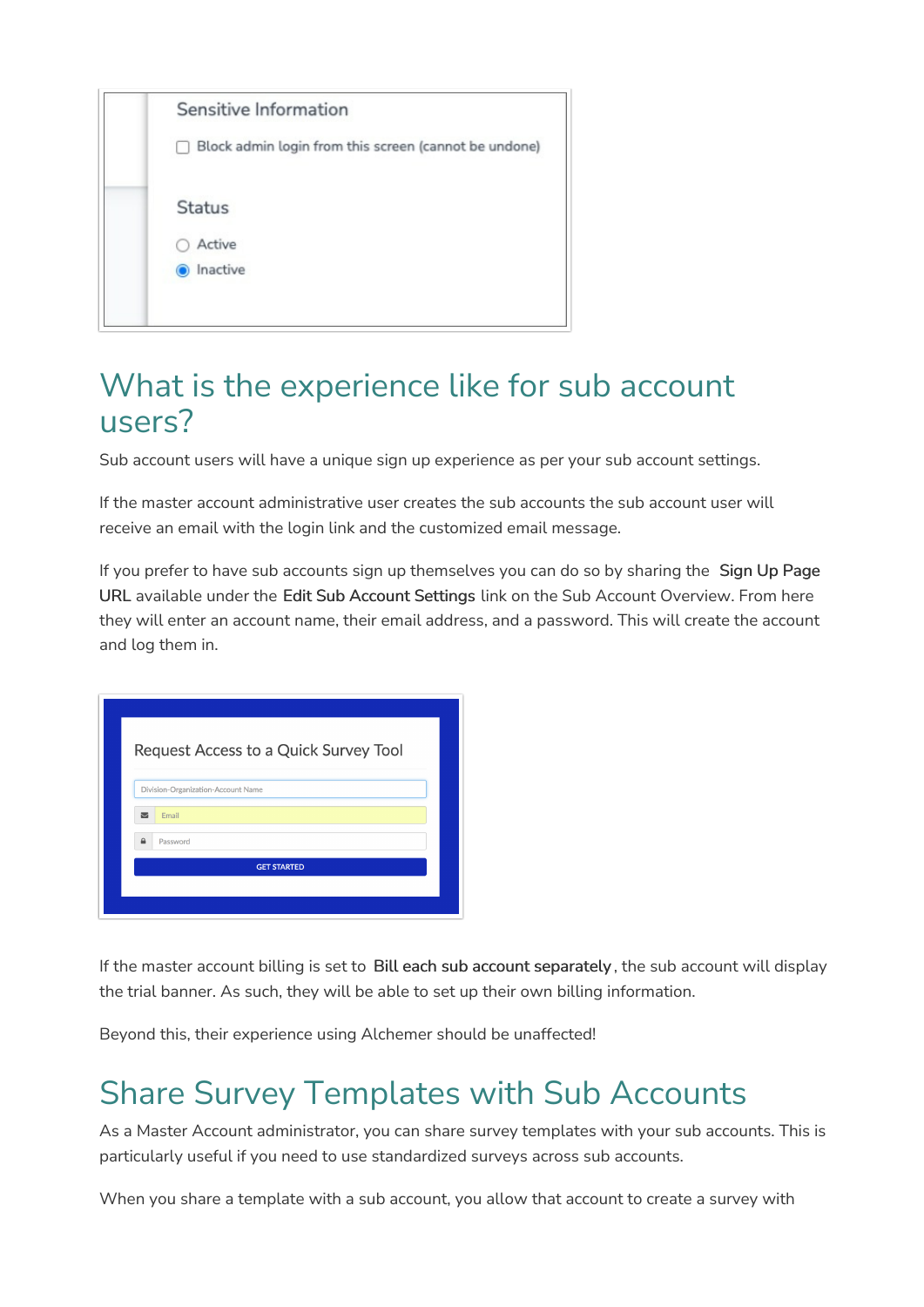that template as a starting point. The template includes the survey build and style, but does not include response data.

#### Share Template with Sub Account

It's important to note that when a survey is [configured](http://help.alchemer.com/help/survey-templates) as a template, it is no longer considered an active survey and cannot collect responses. As such, as a best practice we recommend making a copy of the [survey](http://help.alchemer.com/help/copy-a-survey) and setting the copy (not the original survey) as the template. You can also build <sup>a</sup> survey from scratch with the intention of using it as <sup>a</sup> template. In this case, you do not need to copy the survey.

To allow a sub account to access and use one of the master account templates, follow these steps.

- 1. Access the survey (or copy) that you want to set as a template.
- 2. Click Tools > Survey Settings .
- 3. Locate the Template section and click the checkbox to Make this a template.
- 4. You will see a Template Access section appear. Here, you can select which sub accounts will have access to the template. Choose All Sub Accounts to open the template to all of your sub accounts, or select specific accounts individually by checking their respective checkboxes.

| <b>Team Ownership</b>    | Team1 x Enter team name                             |
|--------------------------|-----------------------------------------------------|
| <b>Dynamic Numbering</b> | Renumber questions as they are shown / hidden.<br>o |
| Template                 | Make this a template.                               |
| <b>Template Access</b>   | Allow sub account to access templates.              |
|                          | All Sub Accounts                                    |
|                          | George<br><b>Z</b> Nick                             |
|                          | <b>2</b> Paul                                       |

5. Save Settings to finish the process.

#### Sub Accounts - Access Shared Templates

If the Master Account has shared a template with your Sub Account, you can now create surveys based on that template.

- 1. To do so, click Create a Survey on your Alchemer home page.
- 2. Rather than starting with a Blank Survey, click Use a Template.
- 3. Next, click the Custom Templates dropdown to view all of the templates that have been shared with you.